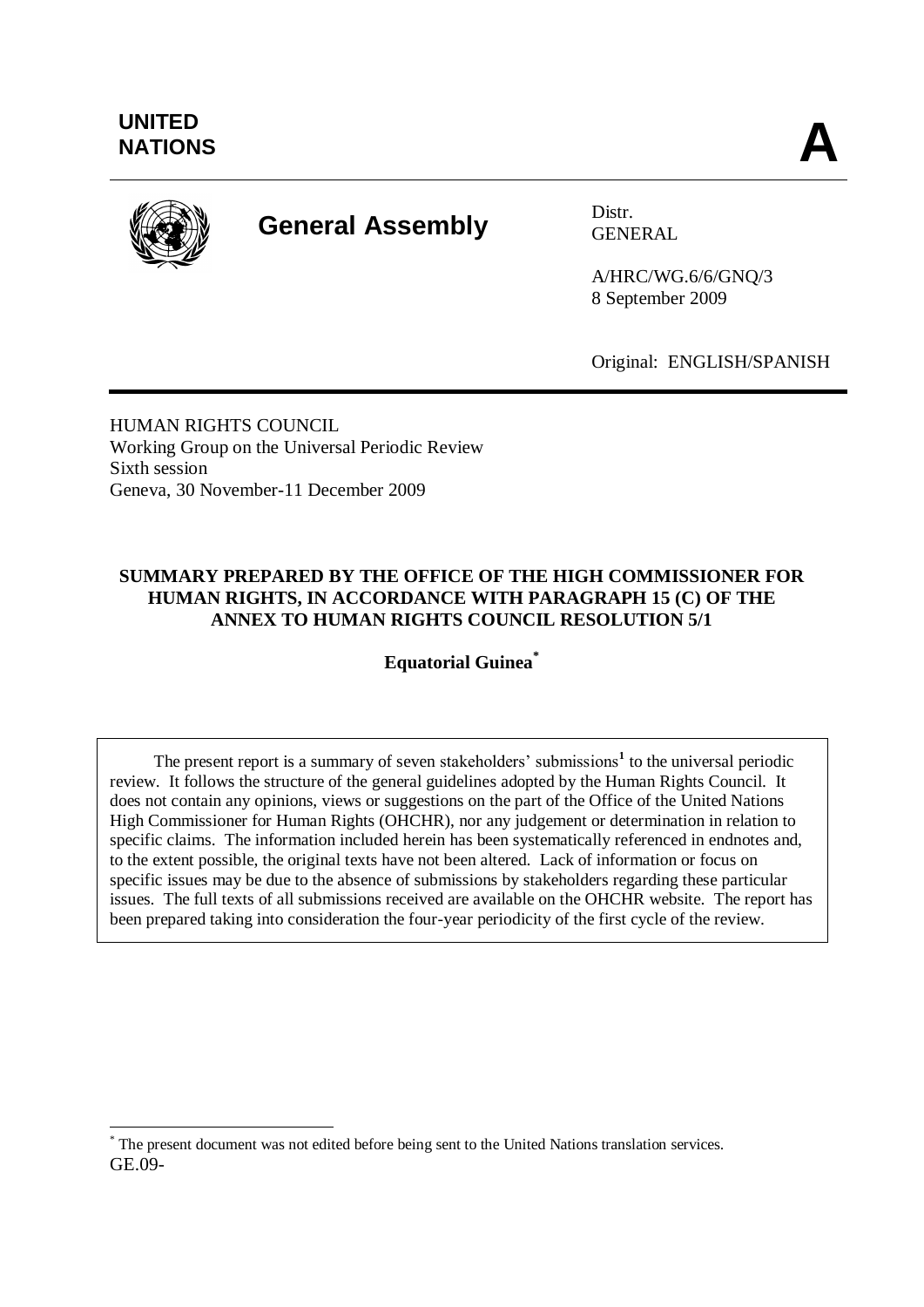# **I. BACKGROUND AND FRAMEWORK**

# **A. Scope of international obligations**

1. Equatorial Guinea Justice (EGJ) noted that nnotwithstanding the obligations in a number of international human rights treaties ratified by Equatorial Guinea and the constitutional reaffirmation of these treaty obligations, the Government continued to neglect its people's rights to primary health care, education, water and sanitation, and the right to be free from torture and other cruel, inhuman or degrading treatment.**<sup>2</sup>**

2. Amnesty International (AI) recommended that Equatorial Guinea ratify all outstanding human rights treaties, in particular the Second Optional Protocol to the International Covenant on Civil and Political Rights aiming at the abolition of the death penalty, and the Optional Protocol to the Convention against Torture.**<sup>3</sup>**

3. Human Rights Watch (HRW) recommended that Equatorial Guinea remove its reservations to the Convention against Torture and other Cruel, Inhuman or Degrading Treatment or Punishment.**<sup>4</sup>**

#### **B. Constitutional and legislative framework**

4. AI recommended the incorporation of the provisions of international human rights standards into domestic law. It noted in particular that the 1967 Penal Code and the Penal Procedures Code should be brought into conformity with international human rights law.**<sup>5</sup>**

# **II. PROMOTION AND PROTECTION OF HUMAN RIGHTS ON THE GROUND**

#### **Implementation of international human rights obligations**

# **1. Right to life, liberty and security of the person**

5. Despite recent improvements, as reported by AI, human rights violations continue to be committed by the security forces against wide sectors of the population. Torture and ill-treatment, deaths in custody, unfair trials, arbitrary arrest and incommunicado detentions are still described by AI as common practices. AI noted that the situation was exacerbated by the lack of training of and accountability mechanisms for the security forces, with impunity virtually guaranteed for those who commit these violations. AI recommended that systematic training be provided to all law enforcement officials on their responsibility to protect human rights.**<sup>6</sup>** HRW recommended that the Government ensure that an independent appraisal be made of the effectiveness of human rights training given to security and law enforcement agencies.**<sup>7</sup>**

6. AI has received numerous reports of enforced disappearances, relating to Equatorial Guineans exiled in neighbouring countries that have reportedly been abducted and unlawfully transferred to secret detention in Equatorial Guinea. Suspected criminals have also allegedly been subjected to enforced disappearance. <sup>8</sup> AI recommended thoroughly investigating all reports of abduction of political opponents from neighbouring countries and bringing those responsible to justice; publicly acknowledging the detention and disclosing the whereabouts of those held; introducing an effective registry of prisoners to ensure that they can be promptly traced and allowing unrestricted inspections by national and international organizations to all places of detention.<sup>9</sup>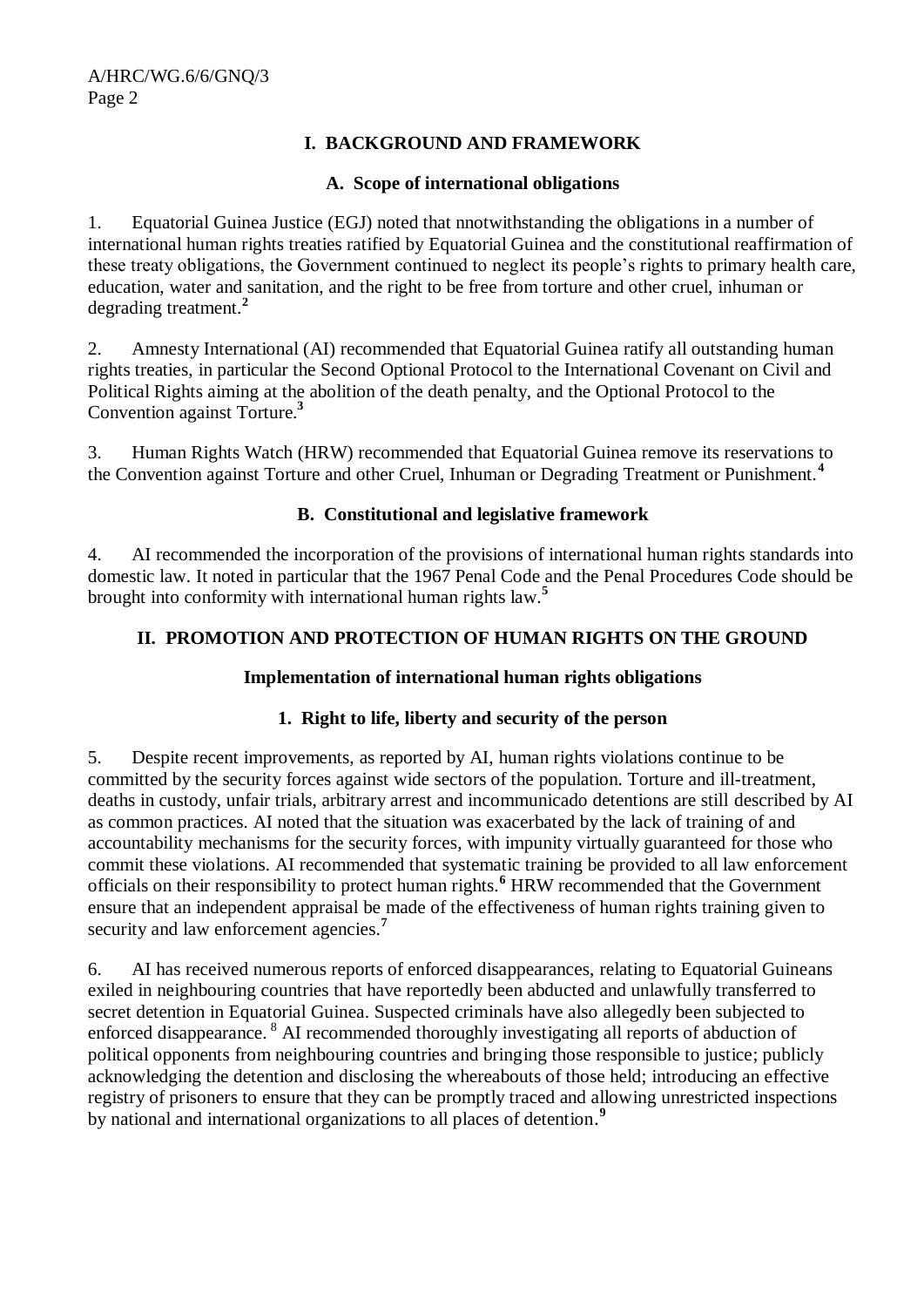7. EGJ noted that individuals who are taken into police and gendarmerie custody face the threat of being tortured or suffering cruel, inhuman or degrading treatment; victims fear reprisal for reporting abuse while in custody and the torturers are rarely punished for their heinous acts.**<sup>10</sup>** AI indicated that it received reports of torture or other ill-treatment, primarily of suspected criminals, in police stations, especially in Bata. Convicted criminals are reportedly routinely beaten in both Black Beach and Bata Prisons as punishment. AI further indicated that torture and other ill-treatment are mostly reported at the time of arrest and in pre-trial detention. It is practiced to obtain confessions to use as evidence in court, contrary to international human rights standards, and as punishment. AI noted that in the absence of a juvenile justice system, such treatment was also meted out in police stations to minors suspected of petty crimes.**<sup>11</sup>**

8. According to AI, torture and other ill-treatment usually consist of beatings on parts of the body, commonly on the sole of the feet and buttocks, with batons, rubber-covered cables, and sticks; and electric shocks with battery chargers or car batteries. The detainees often have their hands and feet tied together and are then suspended from the ceiling and beaten. Sometimes a heavy object is placed on their backs. They rarely receive medical treatment for injuries sustained as a result of torture or other ill-treatment.**<sup>12</sup>** Since 1998, AI has recorded several cases of death in custody as a result of torture.**<sup>13</sup>**

9. Incommunicado detention for long periods is not rare, according to AI. Although it is more common for political detainees to be held incommunicado following their arrest, prolonged incommunicado detention *after* their conviction, presumably as a form of punishment, is also not uncommon. AI recommended ending immediately the practice of incommunicado and secret detention.**<sup>14</sup>** AI was also concerned that since December 2007, when the authorities banned visits to prisons by families and other communications with the outside world, prisoners throughout the country are *de facto* held in incommunicado detention.<sup>15</sup> HRW and AI recommended granting families access to the detained.**<sup>16</sup>**

10. AI said that it also recorded deaths that have occurred as a result of the denial of medical care for chronic illnesses or diseases contracted while in detention.**<sup>17</sup>** AI recommended improving conditions of detention, particularly in police station by providing, food, water, sanitation and washing facilities and by reducing overcrowding.**<sup>18</sup>** It also recommended removing immediately handcuffs and shackles from prisoners and abstaining from their further use.**<sup>19</sup>** EGJ noted that in clear violation of international norms, women and children in police or gendarmerie custody are not separated from the adult male prison population, making them extremely susceptible to violence and sexual abuse.**<sup>20</sup>** HRW recommended that the Government allow foreign diplomats and human rights groups access to prisons and detention centers to monitor the condition of prisoners and prisons. **21**

11. The Global Initiative to End all Corporal Punishment of Children (GIEACPC) noted that corporal punishment is lawful in the home, stressing that the Spanish Civil Code in force allows parents and guardians to use "reasonable and moderate" forms of "correction", although children are also protected from excessive punishment under the Code. Corporal punishment is also lawful in schools and in alternative care settings, as further noted by GIEACPC. The Education Act states that discipline in schools must respect the dignity of the child. The Ministry of Education has launched a campaign to stop the use of corporal punishment in schools, but there is no explicit prohibition of corporal punishment in law. GIEACPC further stressed that they were unable to ascertain the legal status of corporal punishment in the penal system, as a sentence for crime or as a disciplinary measure in penal institutions. Highlighting the recommendations made by the Committee on the Rights of the Child and the Human Rights Committee on these issues, GIEACPC recommended introducing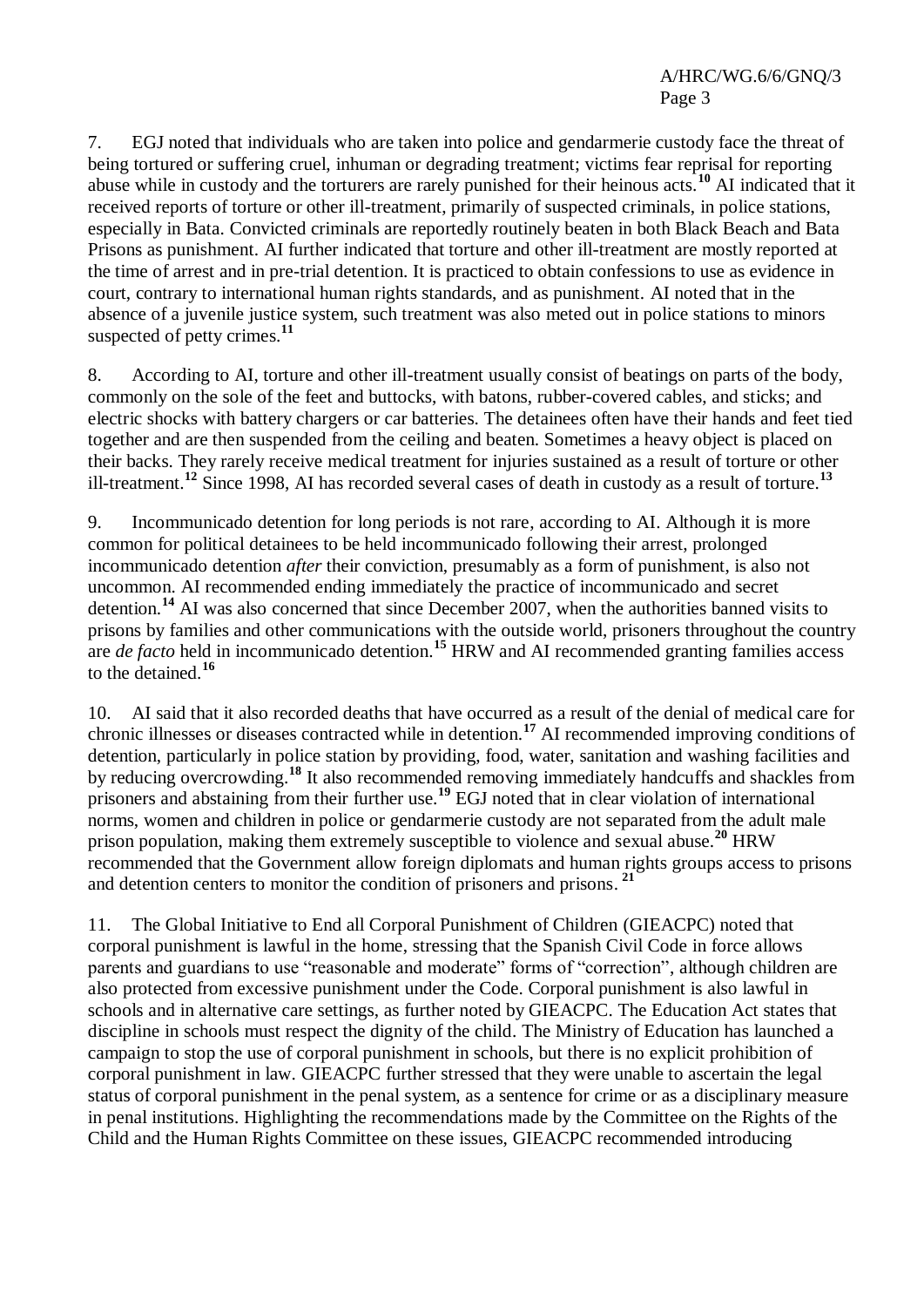legislation as a matter of urgency to prohibit corporal punishment of children in all settings, including the home.**<sup>22</sup>**

# **2. Administration of justice, including impunity, and the rule of law**

12. Recognizing that the enactment of Law 6/2006 banning torture and other ill-treatment, despite some shortcomings, is a step in the right direction, AI called on the government to ensure its effective implementation. It noted that despite the promulgation of the law, impunity prevails, and stated that it knew of only one police officer tried in early 2008 and sentenced to seven months' imprisonment in connection with the death of a man as a result of torture. However, AI stressed that other officers, some of them high-ranking, known to have regularly tortured detainees, continued in active service in police stations.**<sup>23</sup>** HRW recommended prompt investigations of allegations of torture and accountability for perpetrators.**<sup>24</sup>** AI recommended that all police officers or other law enforcement officials suspected of being responsible for acts of torture or other ill-treatment be brought to justice, in accordance with international standards for fair trial; and that reparation be ensured, including fair and adequate compensation for victims of torture and other ill-treatment inflicted by state agents. **<sup>25</sup>** EGJ recommended the implementation of the recommendations made by the Special Rapporteur on Torture to Equatorial Guinea concerning torture and inhuman treatment by the State's military and police.**<sup>26</sup>**

13. AI indicated that confessions, including those obtained under torture were regularly admitted in court and often constitute the main if not the only basis for conviction. It also stressed that defendants seldom had access to lawyers until a few days before their trial, which seriously limited the ability of lawyers to prepare an adequate defense. AI further noted that in violation of both Equatorial Guinean law and international law, defendants were often tried in their absence; sometimes even when they were known to be detained in Equatorial Guinea.**<sup>27</sup>**

14. AI stated that trials of large numbers of people accused of plotting to overthrow the government have occurred at regular intervals, most recently in July 2008. AI reported that such trials invariably failed to comply with international standards of fairness. In the past they were routinely conducted by military courts, using summary procedures and without right of appeal against conviction or sentence, and the judges were appointed by the government and had little or no legal training. AI indicated that since 2002, some trials of political opponents and others charged with plotting or attempting to overthrow the government had been held in civilian courts. Nevertheless, these trials were grossly unfair.**<sup>28</sup>** AI recommended that arrests be carried out in accordance with the law, by law enforcement officials, that military courts should not be used to try civilians or to try military personnel except for purely military matters; and that all trials be conducted in accordance with international standards for fair trial. **29**

15. Although the right to *habeas corpus* is guaranteed in Article 13 of the Constitution, AI considered that it was not respected by the authorities, and called on the Government to ensure that *habeas corpus* is an effective resource and that writs of *habeas corpus* are dealt with as a matter of urgency. AI also recommended ensuring that detainees are brought before a court to have their detention legalised by a judge within 72 hours, in accordance with law, or released. **30**

16. According to AI, human rights violations occur in the context of a weak judicial system, which lacks independence, and in the absence of the rule of law. While Article 83 of the Constitution provides for an independent judiciary, Article 86 provides that the President is the First Magistrate of the Nation, which can be seen as negating the provisions of Article 83. In practice, there is no clear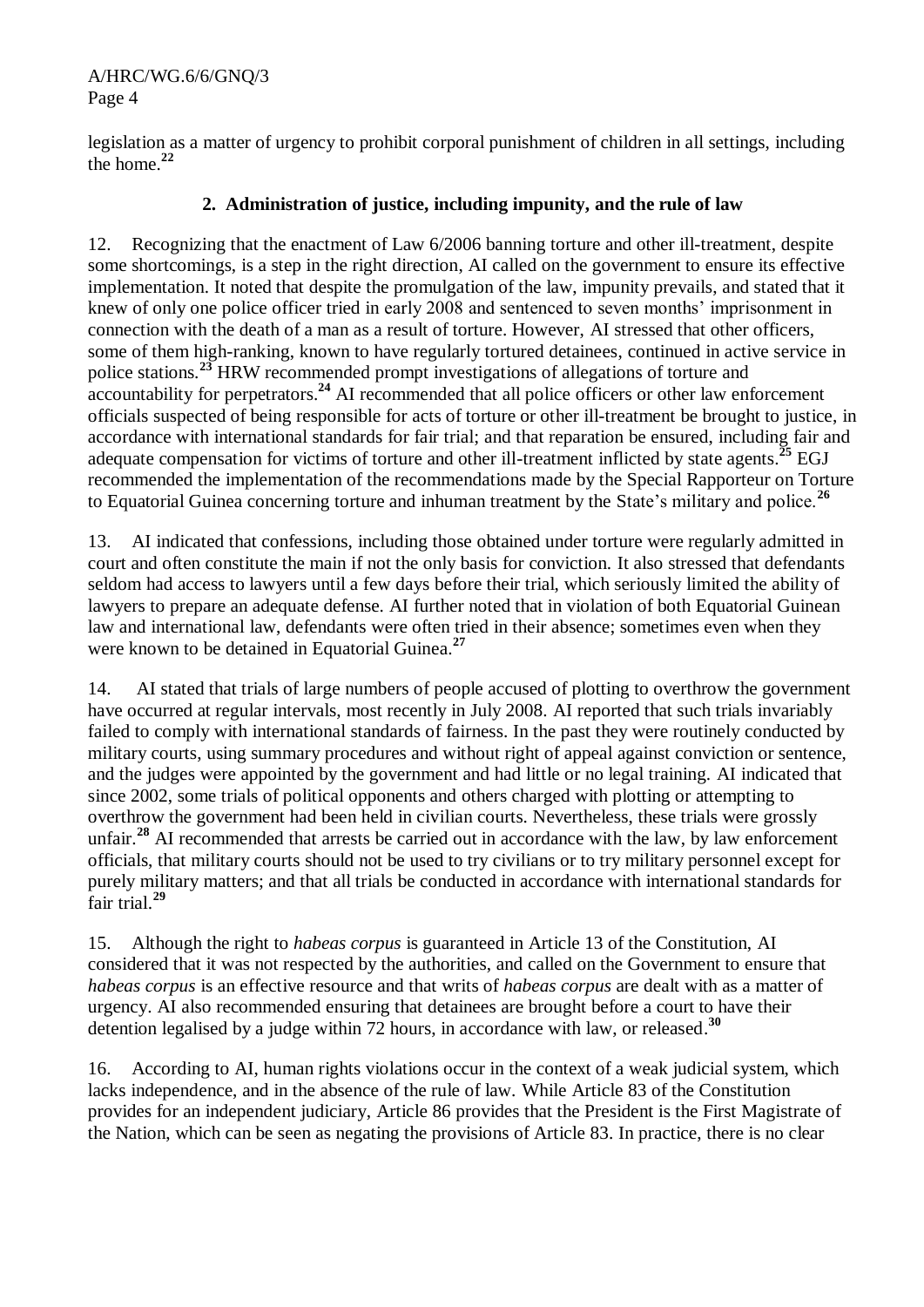distinction between the functions of the different branches of state security forces, which are militarised and control the judicial system.**<sup>31</sup>** AI recommended reforms to ensure the independence of the judiciary; as well as the reform of the security forces to clearly define the responsibilities of each branch and end their interference with the judicial system.**<sup>32</sup>**

17. According to AI, prisons, although under the jurisdiction of the Ministry of Justice, are in effect controlled by the Ministry of Defence, with soldiers carrying out the functions of prison guards.**<sup>33</sup>**

#### **3. Freedom of movement**

18. AI noted that soldiers often mount illegal road blocks and demand payment from those entering or exiting villages. Those who refuse to pay are often detained for several hours and beaten.**<sup>34</sup>**

#### **4. Freedom of expression, association and peaceful assembly, and right to participate in public and political life**

19. According to HRW, the Government represses virtually any form of independent media. Although, at times, the media has highlighted official excesses in general terms, public and media criticism of public institutions and public sector mismanagement is actively discouraged. Criticism of the president and security forces is prohibited. HRW noted that as a result, self-censorship and fear were widespread. According to HRW citing the Committee to Protect Journalists, Equatorial Guinea ranks as the fourth most-censored country in the world. The current 1992 press law authorizes government censorship of all publications. In the past five years the government has been particularly active in restricting media freedoms regarding the oil industry in the country and related allegations of corruption. **35**

20. Due to censorship, repression and fear, a meaningful independent press does not exist in Equatorial Guinea, as further noted by HRW. Two non-state-controlled newspapers are published, neither of which can report critically of government activity. According to HRW, the only independent paper could not be printed, first because of a lack of newsprint itself, but also because the public's fear of being found possessing copies led to a lack of sales. Shopkeepers also require official permission to sell or distribute international newspapers or news magazines.**<sup>36</sup>** HRW added that there is only state radio and state television. The only private radio station is operated by the president's son, Teodorin Nguema Obiang Mangue, who also operates Television Asonga, a cable TV channel in Bata. The government generally withholds access to domestic broadcasting from opposition parties, and broadcasters refer to the opposition negatively in news programmes. HRW recommended respect for and promotion of freedom of expression in accordance with international human rights obligations, including through the enactment of an appropriate legal framework for the media that no longer permits government censorship of publications.**<sup>37</sup>**

21. The number of arrests of political opponents has decreased since 2006, according to AI. Nevertheless, arbitrary arrest and brief detention without charge or trial of political activists and others for peacefully exercising their right to freedom of expression, assembly, or association, continues, albeit on a smaller scale, particularly in remote areas and smaller towns on the mainland. Those arrested are normally held for short periods, varying from one day to one week. They are often made to pay "fines" to secure their release. AI noted that these arrests were carried out without a warrant, and often on the orders of civilian political authorities and members of the ruling Democratic Party of Equatorial Guinea (PDGE), who were reportedly often present when the police carried out their orders.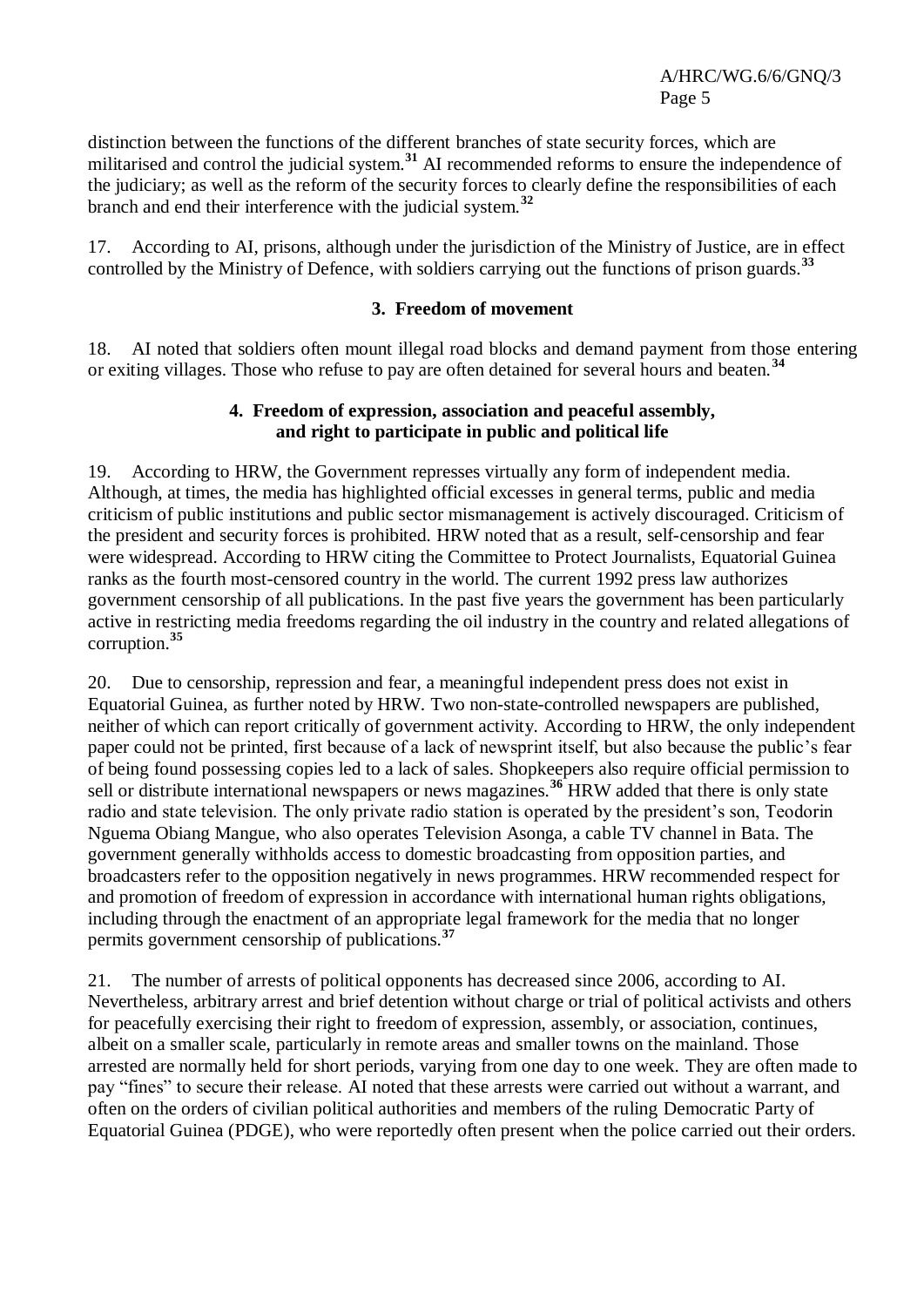According to AI, the arrest of political opponents tends to increase around elections, when they are arrested for peacefully exercising their rights to freedom of expression, assembly and association.**<sup>38</sup>** AI said that political prisoners, although not physically tortured, were subjected to other forms of cruel, inhuman or degrading treatment or punishment, including by being held in prolonged incommunicado detention, in handcuffs and/or shackles, and denied adequate medical assistance or food.**<sup>39</sup>** HRW recommended that the Government produce a comprehensive list of political prisoners and provide information on the whereabouts of all prisoners. **40**

22. AI indicated that the practice of detaining government critics and known political opponents without charge or trial for long periods continued, with detainees sometimes charged after months and even years in detention. AI recommended that the Government ensure that nobody is arrested for exercising their rights to freedom of expression, association and assembly, and that arrests be carried out in accordance with the law, by law enforcement officials. **41**

23. HRW stressed that while Equatorial Guinea is nominally a multiparty democracy, through the use of criminal prosecutions, intimidation, and coercion, the government, led by the PDGE, had managed to maintain an effective monopoly over political life. HRW recalled that for some 30 years the country has been under the control of President Teodoro Obiang, with no free and fair elections since independence in 1968.**<sup>42</sup>**

24. HRW added that the calling of elections in 2002, 2004, and 2008 was accompanied by intimidation and imprisonment of the opposition—with the government using the pretext of thwarting a coup attempt to justify its actions. HRW stresses that the announcement of a foiled plot had usually been followed by waves of arrests of real and perceived opposition politicians, military personnel, their families and friends. Although HRW was not in a position to verify whether each alleged coup attempt was actually real, it has documented the patterns of abuse associated with the government's response against real or perceived government opponents. According to HRW, these abuses include arbitrary arrest and detention without trial, torture, harassment, and extrajudicial killing.**<sup>43</sup>** AI also stated that allegations of coup attempts or other attacks have led to the arbitrary arrest of political opponents and that about 30 political prisoners were currently serving long sentences after having been convicted in unfair trials of plotting against or attempting to overthrow the government. **<sup>44</sup>** HRW recommended the adoption of procedures to ensure free, fair, and transparent elections, including voter registration and elections training and monitoring, allowing independent foreign monitors and journalists' access; and upholding the rights of the opposition to travel freely, hold meetings, disseminate their views, and have equal access to the media.**<sup>45</sup>**

# **5. Right to work and to just and favourable conditions of work**

25. Según Abogacía Por Un Desarrollo Durable (ADD) no existen en Guinea Ecuatorial datos estadísticos en materia laboral, y de existir, no son accesibles. No obstante, se nota en el país indicios claros de una elevada tasa de desempleo, originado principalmente por la proliferación de agencias de contratación, que descuentan un porcentaje elevado a los empleados contratados por este trámite. Para que pueda conseguir cualquier empleo, se exige a los candidatos cuantiosos sobornos. Esta práctica tan corriente como habitual e impune, incrementa considerablemente el desempleo y, consiguientemente la pobreza en gran número de familias. A esta práctica corruptiva se añade otra, consistente en el descuento que en nómina aplican todas las empresas a favor del partido político en el poder; descuento al que se suman el impuesto sobre la persona física y otros tributarios y no tributarios. Estos sobornos y los pesados descuentos ilegales fomentan el creciente desempleo; cada día patente por el gran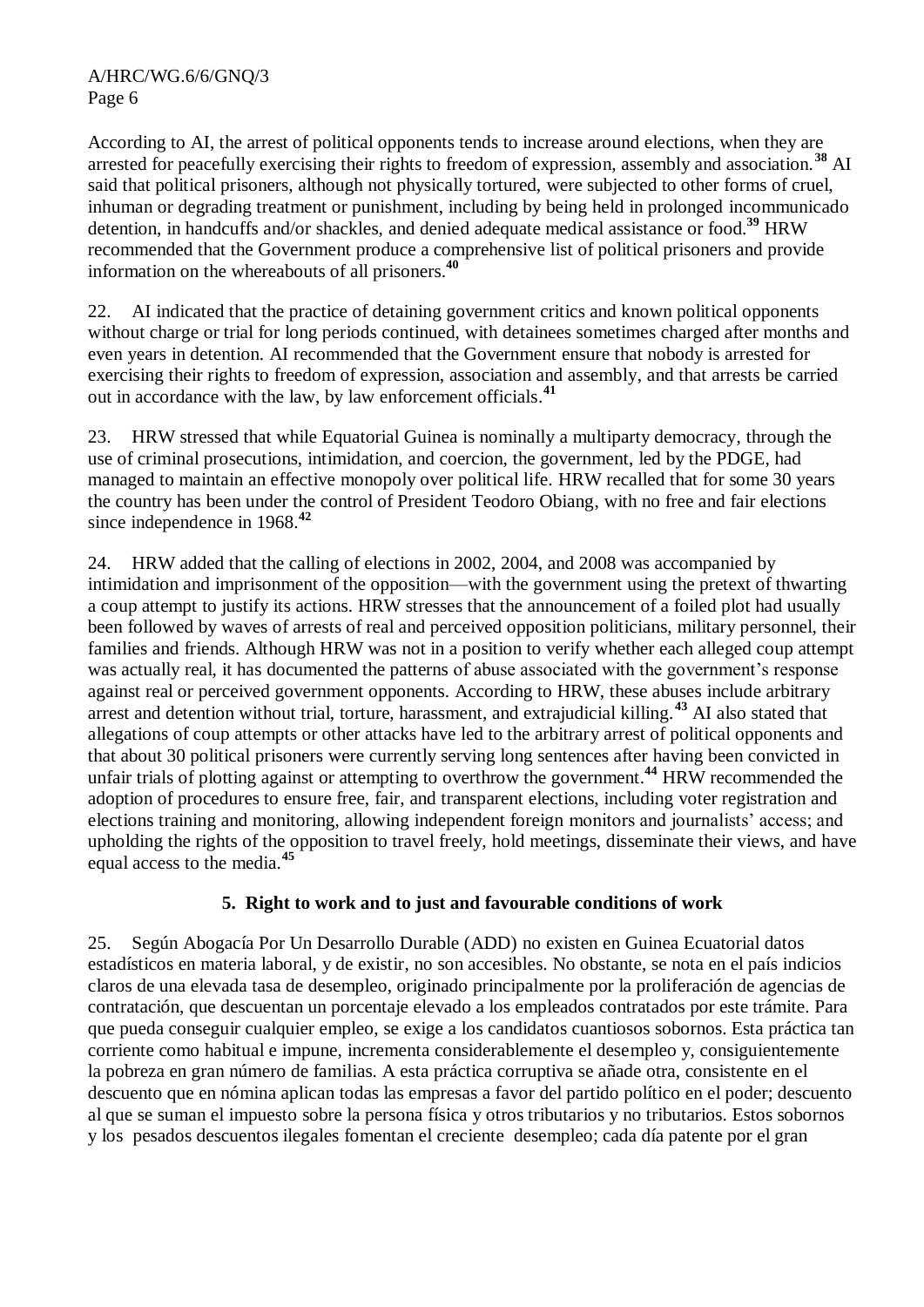número de desocupados, nacionales y extranjeros, que deambulan por las calles de las cabeceras de provincias y distritos.**<sup>46</sup>**

26. Según ADD, pese a la promulgación de la Ley de Ordenamiento general del Trabajo, la de asociación sindical (Ley nº 12/1992 de Sindicatos y Relaciones colectivas de Trabajo) y la ratificación de las Declaraciones de la OIT, se nota en el sector laboral la falta de garantías por parte del Gobierno de los derechos del empleado frente al empleador y la falta de libertad sindical. El derecho de asociación sindical está seriamente restringido en las notarías (oficinas públicas), contrariando la ley sindical arriba mencionada. También se nota la falta de mecanismos formales para la negociación colectiva de salarios y otros derechos laborales y el derecho a la huelga reconocido por la Constitución (artículo 10), pero que no se ha promulgado por ley. ADD indicó que estas situaciones confrontan con los distintos convenios y resoluciones de la OIT, el Pacto internacional de Derechos Económicos, Sociales y Culturales, la constitución y las disposiciones legales nacionales en materia laboral.**<sup>47</sup>**

# **6. Right to social security and to an adequate standard of living**

27. Según ADD, durante el periodo 2001 – 2006 Guinea Ecuatorial registró una de las mejores tasas de crecimiento económico mundial (26,2 percent según el Fondo Monetario Internacional); incremento relacionado directamente con la explotación de los yacimientos petrolíferos, pero esta bonanza económica no es acorde con el Índice de Desarrollo Humano; porque el país estaba clasificado en el puesto 120 en el 2006.**<sup>48</sup>** The Centre for Economic and Social Rights (CESR) stressed that Equatorial Guinea had become the richest country of Sub-Saharan Africa since the discovery of oil and natural gas reserves in the 1990s. GDP per capita is now over US \$ 26,000, yet almost two thirds of Equatoguineans still live on less than US \$ 1 a day.**<sup>49</sup>**

28. CESR stressed that Equatorial Guinea was failing to meet the requirements to use "the maximum of available resources‖ to realize economic social and cultural rights, as required under the International Covenant on Economic, Social and Cultural Rights. According to CESR, not only Equatorial Guinea is failing to meet its minimum core obligations but it has also experienced retrogression in the realization of economic and social rights, in particular the rights to food, health and education was apparent. **<sup>50</sup>** CESR called on the State to give urgent priority to ensuring that the maximum available resources are devoted to realizing the basic rights of the whole population.<sup>51</sup>

29. In the view of HRW, the evidence of a link between financial mismanagement and underfunding of essential social services is so stark that it compels the conclusion that funds have been needlessly diverted away from services and institutions critical to fulfilment of Equatoguineans' economic and social rights.<sup>52</sup> According to EGJ, the Government committed itself to allocating 40 percent of all oil revenue to the social sector in 1997 but due to the ineffective budgetary structure, neither the amount of funds in the national coffers (raised through exploitation of natural resources, commerce and taxation) nor the amounts allocated to specific sectors and programmes can be verified, audited or evaluated. EGJ stressed that the lack of budgetary transparency enabled the government and its officials to operate in a climate of secrecy, thereby enabling corruption and systemic problems to continue unchecked.**<sup>53</sup>** CESR expressed similar views, referring in addition to studies and investigations which documented the alleged misappropriation of billions of dollars in oil and gas revenues by the ruling family with the collusion of foreign companies.**<sup>54</sup>**

30. HRW added that the Government had not only failed to curb the endemic corruption, but had also consistently mismanaged its oil revenue wealth. It reported that the Government signed contracts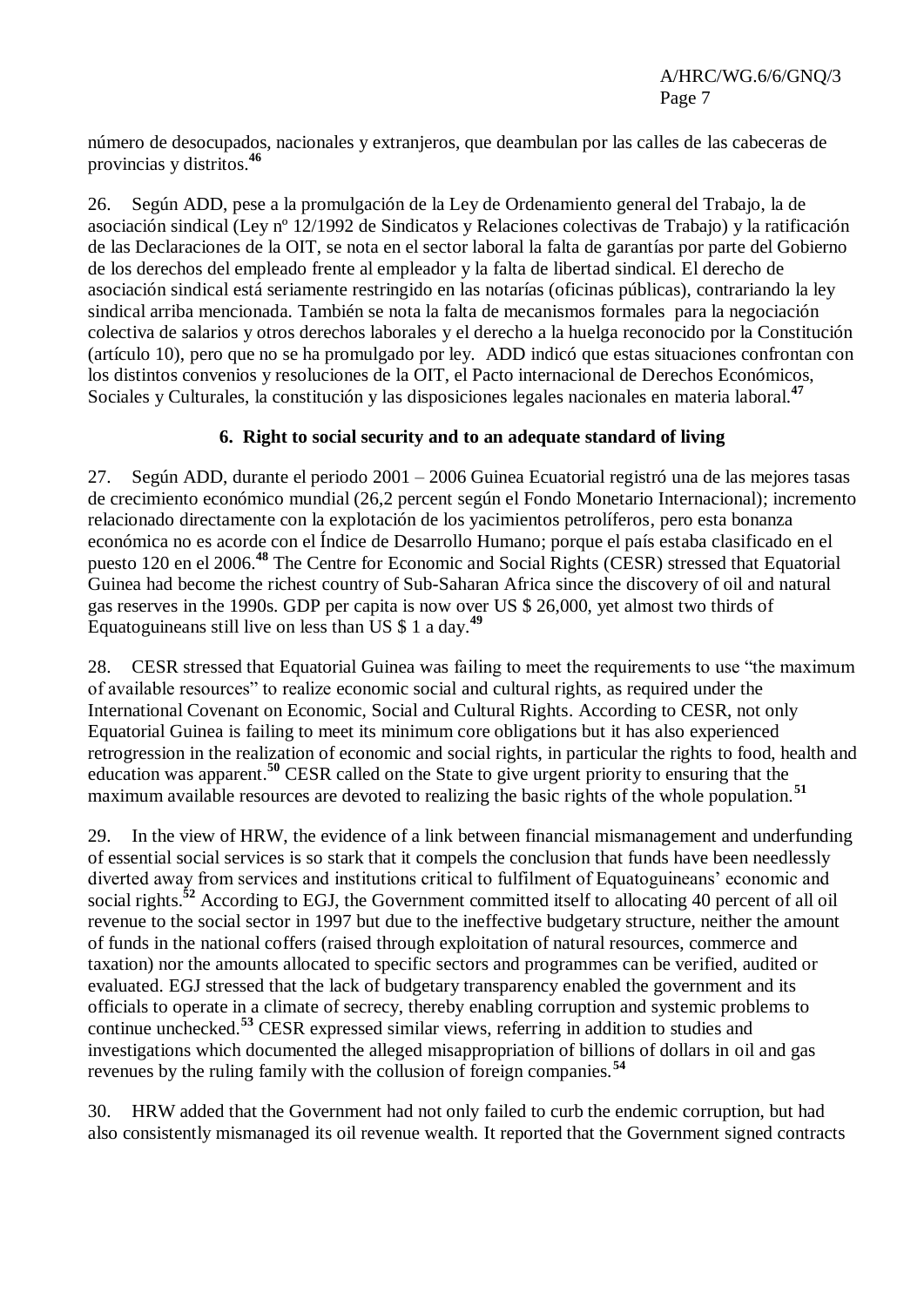that were extremely favourable to oil companies, had very little low revenue collection rates, and failed to audit the accounts into which oil revenues were paid.**<sup>55</sup>** HRW documented numerous questionable practices including: ownership by government officials of land that is rented or sold to foreign companies; contracts between foreign companies and entities in which government officials have significant ownership stakes; scholarships or other services paid to relatives of government officials by foreign investors; and transactions by government officials involving tens of millions of dollars in cash withdrawals or to purchase luxury items. **<sup>56</sup>** HRW recommended that the Government establish a clear fiscal policy for transparent management of oil wealth, including making the budget public, identifying the location of foreign accounts, and conducting an audit of government accounts. It also recommended progressively realising the rights of access to health and education and ensuring appropriate allocation of resources to that end; ensuring that government officials declare their assets and that this is verifiable (as provided for by Equatorial Guinea law); setting up a genuinely independent anti-corruption commission empowered to investigate and prosecute those implicated in corrupt practices and authorizing the publication of federal and local government budgets.**<sup>57</sup>**

31. As indicated by EGJ, through presidential decrees in 2005 and 2007, the government took initial steps to establish and appoint committee members needed to implement measures required by the Extractive Industries Transparency Initiative (EITI), and in 2008 Equatorial Guinea became a candidate country for the EITI. Petroleum accounts for 90 percent of the economy, therefore the government's attempt to become an EITI compliant country signals a positive shift in policy towards greater transparency. However, this shift fails to amount to the reform needed to enable Equatoguineans to have public access to government legislation and budgetary information.**<sup>58</sup>** EGJ recommended continued implementation of required governmental structures to achieve EITI "compliant country" status, to extend the EITI transparency structure to the entire governmental budgetary process and to disburse funds allocated for human capital development. **59**

32. Según ADD, el subsector de seguridad social, regido por un órgano paraestatal, cuenta con muchos edificios y demás recursos materiales, que suponen enormes costos de construcción y mantenimiento, pero no llega a dar cobertura a mucha población, como se había previsto. No existen datos estadísticos accesibles al público, para una mayor y mejor transparencia de las actividades de este órgano público. **60**

33. According to EGJ, despite Equatorial Guinea being the third largest petroleum producer in Sub-Saharan Africa, 20 percent of the nation's children under-five suffer from chronic malnourishment. The government stated its commitment to allocating 40 percent of oil revenues to the social sector and is adding a limited food subsidy to the 2009 budget to help with the rising cost of food. However, EGJ noted that the social sector budget primarily focused on development of the infrastructure; with only 2.6 percent of 2007's the public investment programme budgeted for health, less than that 3.2 percent for the presidency.**<sup>61</sup>**

34. ADD indicó que los indicadores del sector salud son preocupantes. Citó como ejemplos que la esperanza de vida es de 42 años; que la mortalidad infantil, 122 por mil; que existe una elevada incidencia de paludismo de 38 por ciento una escasa cobertura vacunal de 32 a 40 por ciento de los niños, según enfermedad; y una tasa de mortalidad materna, de entre 15 a 21 años de edad, 8 por ciento en 2001. Todo ello, contravendría la misma agenda gubernamental, en consonancia con los Objetivos de Desarrollo del Milenio, que prevé "salud para todos en el año 2020".<sup>62</sup> CESR noted that Equatorial Guinea had high infant and maternal mortality rates, both of which appeared to be related to the lack of reproductive health services. It added that only 65 percent of women received skilled assistance from a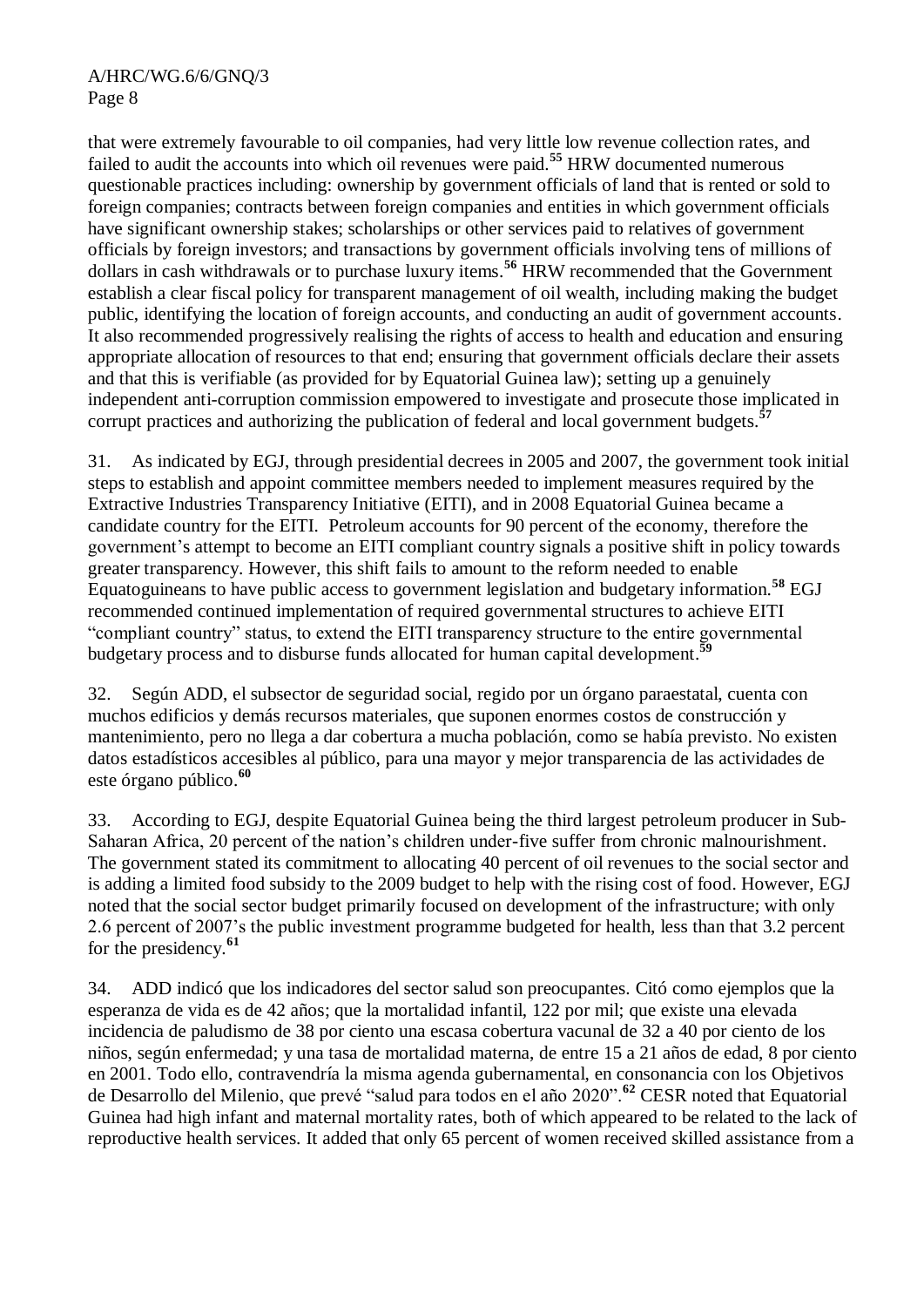qualified health professional when giving birth.**<sup>63</sup>** EGJ noted that the mortality rate of children under the age of five has steadily increased since 1990 despite the constitutional requirement that the state promote primary health care and the Government's surging revenue from natural resource exploitation.**<sup>64</sup>** EGJ also noted that while in 2005 the government spent seven percent of its total budget on health, this had decreased to 2.6 percent of the public investment programme budget in 2007.**<sup>65</sup>**

35. EGJ reported that malaria continues to devastate Equatorial Guinea causing 38 percent of infant deaths and 24 percent of under-five deaths. It said that in 2004, the Government, with the help of corporate sponsors, implemented a five-year malaria eradication programme (which included spraying against malaria-carrying mosquitoes, providing medical treatment to malaria-infected individuals, and training doctors to diagnose malaria in patients), which the Government would have deemed a success. However, the State still does not recommend intermittent malaria treatment for pregnant women, and 99 percent of children under age-five do not sleep under insecticide-treated nets. **<sup>66</sup>** EGJ recommended continuing the Malaria Eradication Programme; and to extend it to include the provision of insecticidetreated netting for use by children under five-years of age as well as of intermittent preventative malaria treatment for pregnant women.**<sup>67</sup>**

36. ADD mencionó que en 1983 el II Censo de Población y Vivienda ya arrojaba un promedio de 4 a 5 personas por vivienda (mayores de edad). Si se tiene en cuenta el actual incremento de la población de hecho, originado por el hallazgo del petróleo, no cabe duda alguna que este promedio alcanza hoy en día cotas más altas.**<sup>68</sup>** Según ADD el Gobierno recurre a la expropiación forzosa de manera para resolver este problema. Desde el año 2000 las expropiaciones aplicadas por interés público o social no han sido todavía indemnizadas, contrariando la Ley 8/2005 que estipula el pago previo a la ocupación por el órgano expropiante. ADD indicó que los desalojos forzados ocasionados por dichas expropiaciones afectaron a más de 300 familias, que sumadas a las otras tantas con viviendas perdidas en incendios fortuitos, resultan en mil a mil quinientas personas adultas desprotegidas o discriminadas por el Estado por falta de vivienda sociales o de protección oficial.**<sup>69</sup>**

37. CESR noted that despite Equatorial Guinea having the highest GDP per capita in Sub-Saharan Africa, less than half the population has access to safe water and only just over half has access to adequate sanitation. Less than half (45 percent) of Equatoguineans living in urban areas have access to an improved water source, which is the lowest proportion of any urban dwellers in all Sub-Saharan Africa. In rural areas, only 41 percent of the population has access to safe water. Basic access to adequate sanitation is also still limited: 60 percent of urban residents and 46 percent of rural residents have access to improved sanitation facilities. According to CESR, there appears to have been no progress in improving access to sanitation between 1990 and 2006, despite the rapid rise in the country's wealth.**<sup>70</sup>** EGJ recommended that Equatorial Guinea allocate a greater portion of social spending to health, water, and sanitation; and that it improve access to clean water and sanitation in both urban and rural areas.**<sup>71</sup>**

# **7. Right to education**

38. CESR noted that, despite the constitutional guarantee of free basic education, government budget allocation to education is well below the regional average and insufficient to ensure universal access to primary education.**<sup>72</sup>**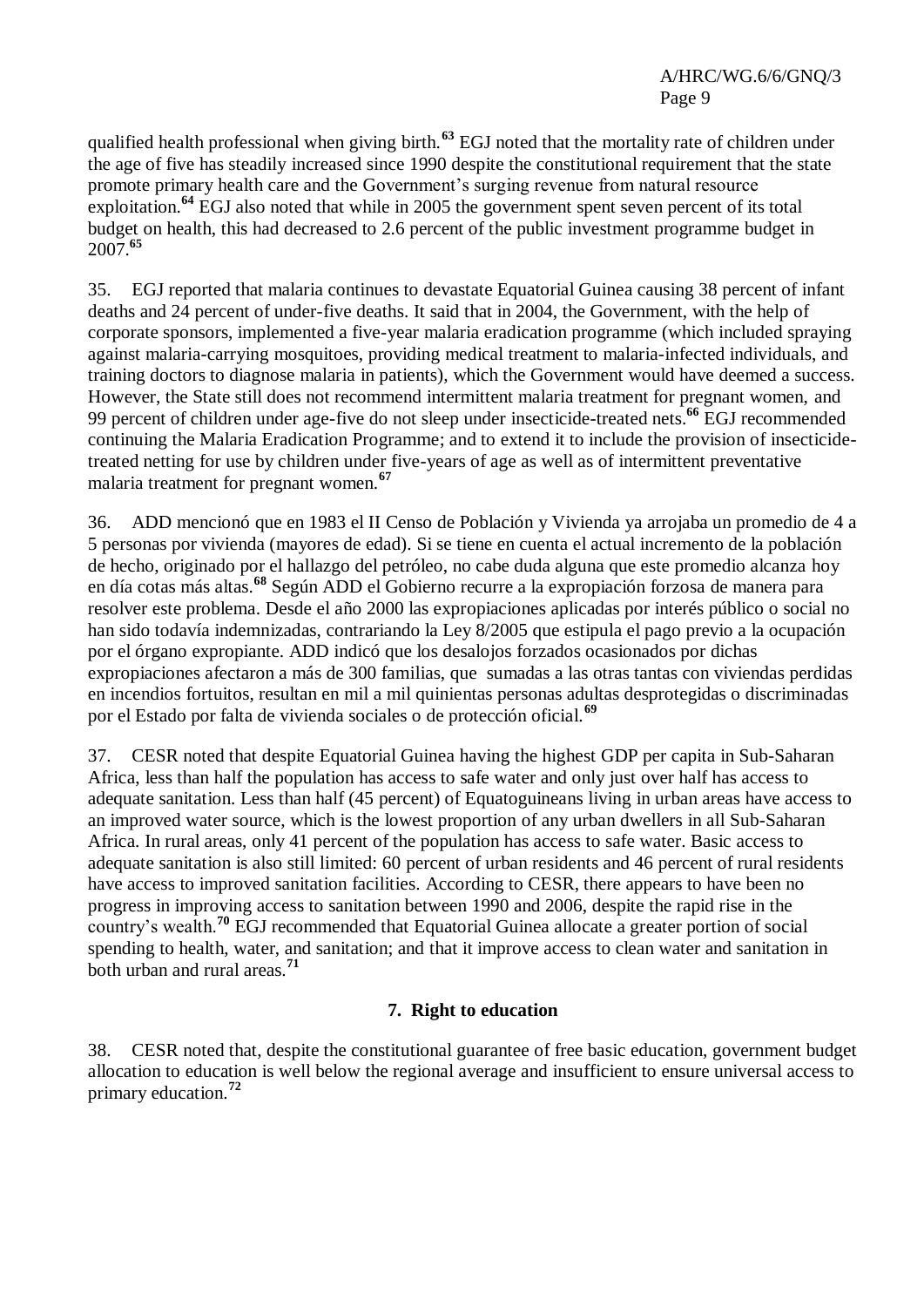39. Según ADD, el actual sistema educativo, examinado a la luz de las disposiciones legales, es a grandes rasgos el mejor de los establecidos en el país desde su independencia. Sin embargo, el sector educación presenta problemas caracterizados principalmente por un bajo porcentaje de los gastos nacionales; un negativo ratio profesor/alumno en todos los niveles; y una baja tasa neta de escolarización, entre otros. **73**

40. EGJ stated that only 33 percent of Equatoguinean children reach the last grade of primary school. It also noted that children who are malnourished and lack access to basic necessities are less likely to attend school and to complete their education. As greater governmental resources are allocated to providing for basic needs like food, health and sanitation, children will have an increased likelihood of completing their primary education instead of not enrolling or dropping out in order to meet their and their families' basic needs.<sup>74</sup> EGJ recommended the allocation of a greater portion of social spending to education.**<sup>75</sup>**

41. According to the CESR, stark gender disparities in education raise questions about whether Equatorial Guinea is taking steps to challenge gender discrimination and ensure equal access to education for women and girls. It noted that at the secondary school level, boys were almost twice as likely to enrol in secondary school as girls, with a 57 percent ratio of female to male participation in secondary school.**<sup>76</sup>**

# **III. ACHIEVEMENTS, BEST PRACTICES, CHALLENGES AND CONSTRAINTS**

N/A

# **IV. KEY NATIONAL PRIORITIES, INITIATIVES AND COMMITMENTS**

N/A

# **V. CAPACITY-BUILDING AND TECHNICAL ASSISTANCE**

 $N/A$ 

*Notes*

**<sup>1</sup>** The stakeholders listed below have contributed information for this summary; the full texts of all original submissions are available at: [www.ohchr.org.](http://www.ohchr.org/) (One asterisk denotes a non-governmental organization in consultative status with the Economic and Social Council.)

*Civil society*

|    | <b>ADD</b>     | Abogacía por un Desarrollo Durable, Malabo, Equatorial Guinea;   |
|----|----------------|------------------------------------------------------------------|
| AI |                | Amnesty International, London, United Kingdom*;                  |
|    | <b>CESR</b>    | Center for Economic and Social Rights, New York, United States*; |
|    | EGJ            | Equatorial Guinea Justice, Malabo, Equatorial Guinea;            |
|    | <b>GIEACPC</b> | Global Initiative to End All Corporal Punishment of Children;    |
|    | <b>HRW</b>     | Human Rights Watch, Washington, United States*.                  |

**<sup>2</sup>** EGJ, p. 2.

**<sup>3</sup>** AI, p. 7.

**<sup>4</sup>** HRW, p. 5.

**<sup>5</sup>** AI, pp. 7-8.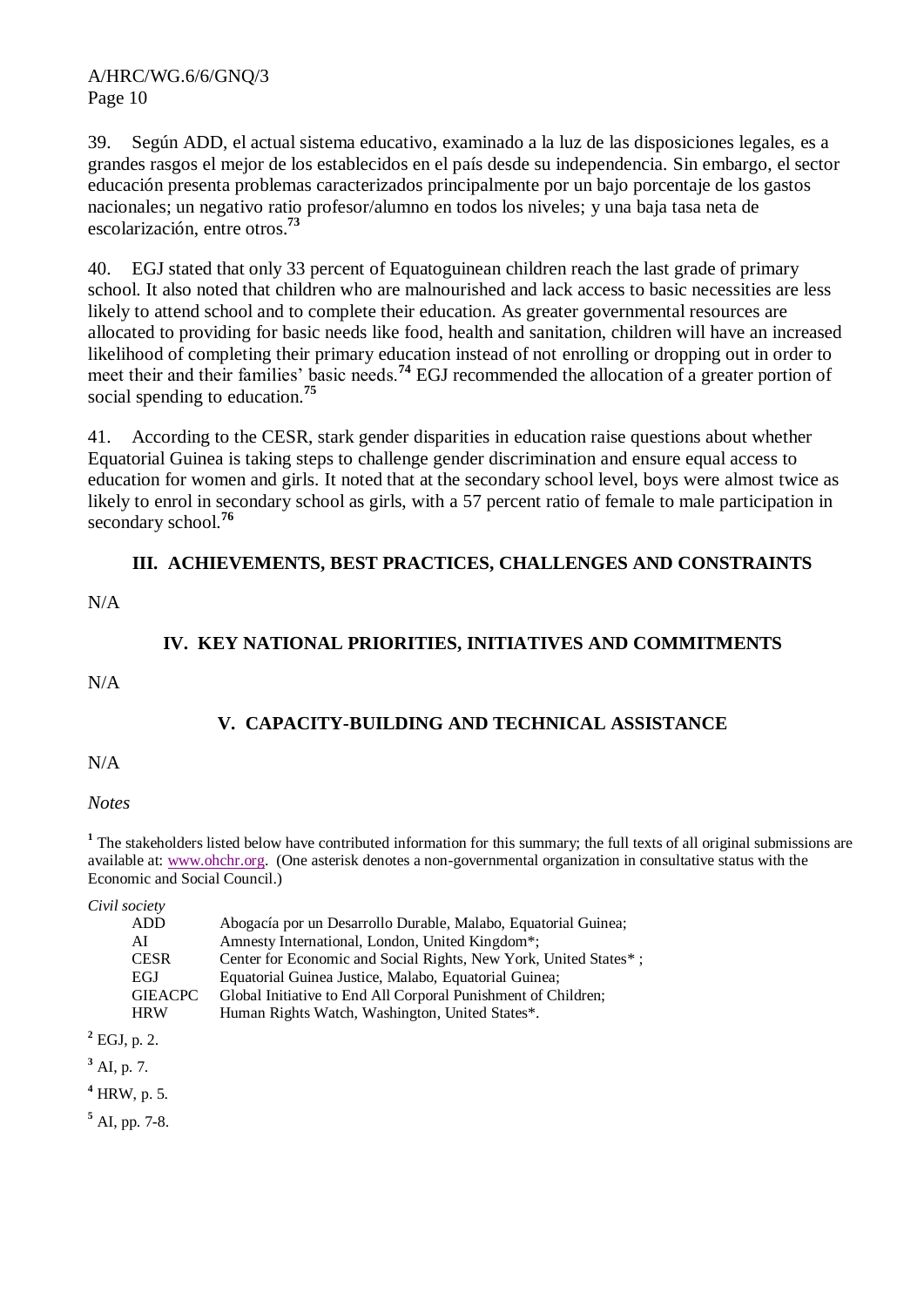Ibid., p. 3.  $^7$  HRW, p. 5.  $^8$  AI, pp. 5-6. Ibid., p. 8. EGJ, p. 4. AI, p. 6. Ibid., p. 6. Ibid., p. 6. Ibid., p. 8. Ibid., p. 5. HRW, p. 5; AI, p. 8. AI, p. 6. Ibid., p. 8. Ibid., p. 8. EGJ, p. 4.  $^{21}$  HRW, p. 5. GIEACPC, p. 2. AI, pp. 3, 6 and 8. HRW, p. 5.  $^{25}$  AI, p. 8.  $^{26}$  EGJ, p. 5.  $^{27}$  AI, p. 7. Ibid., pp. 6-7. Ibid., p. 8. <sup>30</sup> Ibid., pp. 5 and 7-8. Ibid., p. 7. Ibid., p. 8. Ibid., p. 7. Ibid., p. 4. HRW, p. 5. Ibid., p. 5. Ibid., pp. 5-6. AI, p. 4. Ibid., p. 6. HRW, p 5 AI, pp. 4.7. HRW, p. 4.